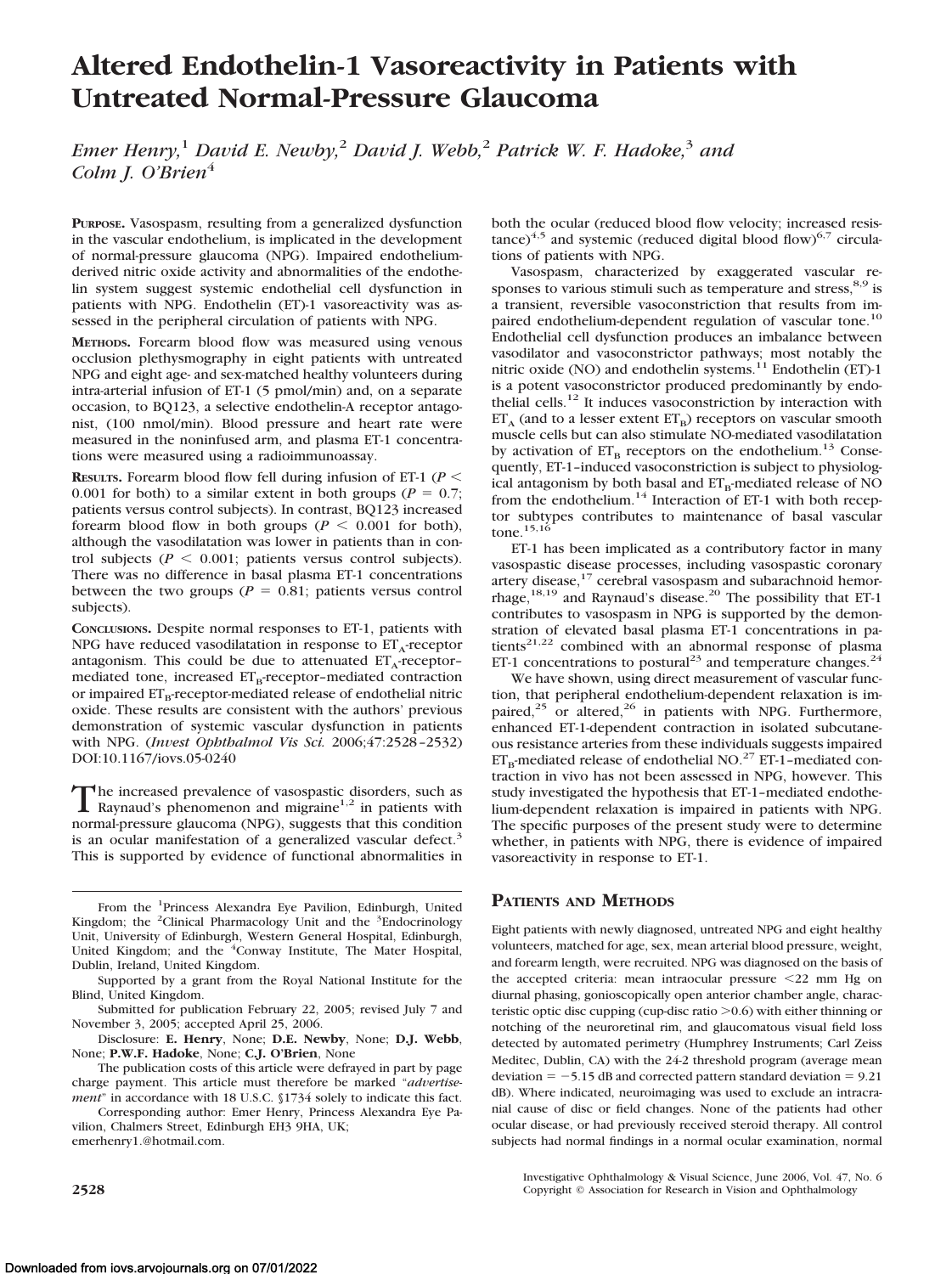**TABLE 1.** Baseline Characteristics of Patients with NPG and Matched Control Subjects

|                     | <b>NPG</b>         | Control           | P    |
|---------------------|--------------------|-------------------|------|
| Sex (M:F)           | 5:3                | 5:3               |      |
| Age $(v)$           | $58.12 \pm 10.74$  | $59.37 \pm 8.21$  | 0.57 |
| $IOP$ (mm $Hg$ )    | $17.81 \pm 2.33$   | $16.53 \pm 3.32$  | 0.51 |
| MAP (mm Hg)         | $101.74 \pm 15.46$ | $98.32 \pm 11.04$ | 0.42 |
| HR (beats/min)      | $64.62 \pm 6.67$   | $64.00 \pm 5.26$  | 0.31 |
| Forearm length (cm) | $24.2 \pm 1.13$    | $25.1 \pm 2.1$    | 0.62 |
| Weight (kg)         | $73.1 \pm 7.2$     | $69.04 \pm 6.72$  | 0.94 |
| <b>CVS Disease</b>  | 3                  |                   | 0.31 |
| Vasospastic Disease | 3                  |                   | 0.31 |
| $ET-1$ ( $pg/mL$ )  | $2.39 \pm 0.41$    | $3.16 \pm 0.54$   | 0.81 |

Results are expressed as the mean  $\pm$  SEM and were compared using unpaired *t*-test. M:F, male-to-female ratio; MAP, mean arterial blood pressure; HR, heart rate; CVS Disease, cardiovascular disease; ET-1, endothelin-1.

intraocular pressure, and normal visual fields. None of the subjects was taking any vasoactive medication. Approval was granted by the Lothian Research Ethics Committee and the tenets of the Declaration of Helsinki were upheld. Written, informed consent was obtained from all subjects before enrollment in the study.

#### **Measurement of Forearm Blood Flow**

Forearm blood flow was measured using the technique of venous occlusion plethysmography. This technique has been well described before.25,28 Briefly, it allows measurement of responses of forearm resistance vessels to the local, intra-arterial infusion of vasoactive substances. These substances are infused into the brachial artery of the nondominant arm, with the contralateral arm acting as a contemporaneous control. Forearm blood flow is simultaneously recorded in both arms by measuring changes in forearm circumference using mercuryin-silastic strain gauges (D. E. Hokanson, Bellevue, WA) placed around the widest part of the forearm, after vascular occlusion achieved with two rapid cuff inflators (model E20; D. E. Hokanson). Data were processed and recorded with an appropriately calibrated computerized data-acquisition system (MacLab analog-to-digital converter with Chart version 3.3.9; AD Instruments, Castle Hill, Australia). Percentage change in the infused forearm blood flow is calculated using the following equation: percentage change in forearm blood flow =  $100 \times$  $(It/Nit - Ib/Nib)/(Ib/Nib)$ , where Ib and Nib are the infused and noninfused forearm blood flows at baseline (time 0) and It and Nit the infused and noninfused forearm blood flows at a given time.

Blood pressure and heart rate were recorded in the noninfused arm immediately after each blood flow measurement using a semiautomated, noninvasive oscillometric sphygmomanometer (model UA 751; Takeda Medical, Tokyo, Japan).

## **Measurement of Plasma ET-1 Concentrations**

Venous blood was drawn from the antecubital vein. ET-1 was extracted from the plasma using the method of Rolinski et al.<sup>29</sup> and analyzed by radioimmunoassay (RIA) based on a commercially available kit (Peninsula Laboratories Inc., Bachem Group, San Carlos, CA). Briefly, the sample (100  $\mu$ L) was incubated overnight with the appropriate antibody and then incubated with a known concentration of radiolabeled ET-1 for a further 16 hours. Immune complexes were then precipitated with donkey anti-rabbit antibody (Amerlex; GE Healthcare, Chalfont St. Giles, UK), counted in a gamma counter and concentrations interpolated from a standard curve. In our hands, this RIA has intra- and interassay variations of 6.3% and 7.2%, respectively. The reference range was 1.5 to 4.5 pg/mL, the sensitivity (defined as two standard deviations above the zero binding) was 0.25 pg/mL and nonspecific binding 2%.

#### **Study Protocol**

All subjects abstained from alcohol, caffeine-containing drinks, and food for 12 hours before undergoing the study. Experiments were performed by the same experienced observer in a quiet, temperaturecontrolled room. In the first phase of the study, baseline measurements were taken over a 30-minute period during saline infusion. Intrabrachial ET-1 (Clinalfa AG, Laufelfingen, Switzerland) was then infused at a constant rate of 5 pmol/min for 90 minutes and recordings of forearm blood flow changes were made at 10-minute intervals.

On a separate occasion, at least 1 week later, again after a 30-minute baseline saline infusion, intrabrachial BQ123 (American Peptide Company, Sunnyvale, CA) was infused at a constant rate of 100 nmol/min over a 90-minute period, with measurements recorded at 10-minute intervals.

#### **Data and Statistics**

Data are presented as mean  $\pm$  SEM. Intergroup demographics and ET-1 concentrations were compared using unpaired *t*-test. Plethysmographic recordings for each subject at each measurement interval were analyzed and group responses were compared by analysis of variance (ANOVA). Group size  $(n = 8)$ , calculated with reference to blood flow data derived from previous measurements of forearm blood flow, provide 90% power to detect a 24% difference at a 5% significance level. $30,31$ 

## **RESULTS**

Four of the subjects gave a history of borderline hypertension that did not require medical treatment. One control and three patients gave a history of migraine and/or Raynaud's type peripheral circulation. Comparison of demographic data (Table 1) demonstrated that patients with NPG were well matched with control subjects. There were no differences in age, sex, systemic hemodynamic parameters or forearm length between the two groups.

Basal plasma ET-1 concentrations were also similar  $(P =$ 0.81) in patients (2.39  $\pm$  0.41 pg/mL) and control subjects  $(3.16 \pm 0.54 \text{ pg/mL})$ . Systemic arterial blood pressure and heart rate were not altered during infusion of ET-1 (Fig. 1) or BQ123 (Fig. 2), either in patients with NPG or in control subjects.

Infusion of ET-1 reduced forearm blood flow  $(P \le 0.001)$  in patients with NPG and in control subjects (Fig. 3). The magnitude of this response was not altered in patients with NPG ( $P =$ 0.72; patients versus control subjects). In contrast, infusion of BQ123 increased forearm blood flow  $(P < 0.001)$  in both groups (Fig. 4). This BQ123-mediated increase in blood flow



**FIGURE 1.** Mean arterial blood pressure and heart rate during ET-1 infusion. NPG and healthy volunteers (Controls) did not differ significantly, and neither group showed significant changes in either parameter during forearm blood flow measurements. Results are expressed as the mean  $\pm$  SEM and were compared by ANOVA. MAP, mean arterial blood pressure; HR, heart rate; b/min, beats per minute.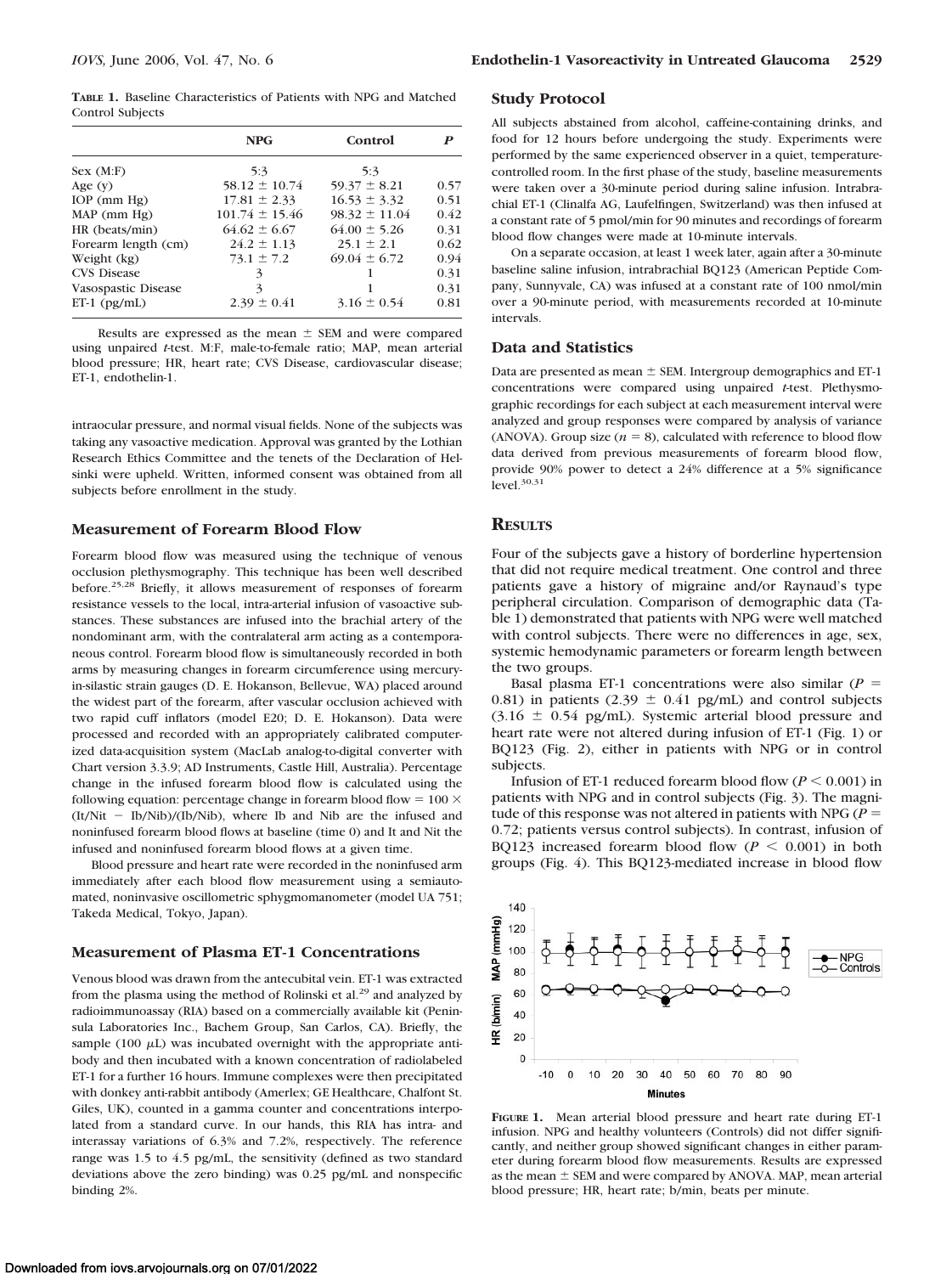

**FIGURE 2.** Mean arterial blood pressure and heart rate during BQ123 infusion. Patients with NPG and healthy volunteers (Controls) did not differ significantly and neither group showed significant changes in either parameter during forearm blood flow measurements. Results are expressed as the mean  $\pm$  SEM and were compared using ANOVA. MAP, mean arterial blood pressure; HR, heart rate; b/min, beats per minute.

was attenuated in patients with NPG ( $P \leq 0.001$ ; patients versus control subjects).

#### **DISCUSSION**

Despite normal responses to exogenous ET-1, patients with NPG in our study had an impaired vasodilator response to  $ET_A$ receptor antagonism. This finding is consistent with our previous reports of a defect in the peripheral endothelium-derived NO activity in the human forearm<sup>25</sup> and subcutaneous resistance vessels.<sup>26,27</sup> These alterations support the proposition that NPG represents an ocular manifestation of a systemic vascular dysfunction.

## **Plasma ET-1 Concentrations in Patients with Glaucoma**

The hypothesis underlying this investigation was based partly on a previous report of elevated ET-1 concentrations in the plasma of patients with NPG.<sup>21</sup> An increase in circulating ET-1 is associated with endothelial dysfunction and has been reported in a variety of disorders such as congestive heart fail $ure<sup>32</sup>$  and diabetes.<sup>33</sup> Elevated plasma concentrations of ET-1 may also provide evidence of a common mechanism in the



**FIGURE 3.** Influence of NPG on endothelin-1-mediated reduction of forearm blood flow. Endothelin-1 infusion (5 picomoles/min; 90 minutes) reduced forearm blood flow ( $P \le 0.001$  for both) to a similar extent in patients with NPG and in matched healthy control subjects  $(P = 0.72)$ . Results are expressed as the mean  $\pm$  SEM and were compared using ANOVA.



**FIGURE 4.** Influence of NPG on the increase in forearm blood flow caused by  $ET_A$  receptor antagonism. The increase in blood flow ( $P \leq$ 0.001 for both) produced by infusion of the ETA antagonist, BQ123, was attenuated in patients with NPG compared with healthy, matched control subjects ( $P \le 0.001$ ). Results are expressed as the mean  $\pm$  SEM and were compared by using ANOVA.

pathogenesis of vasospastic disorders such as Raynaud's phenomenon, migraine, and Prinzmetal's angina.<sup>12</sup> Our results, however, show no alteration in basal plasma ET-1 concentrations in NPG. Although this is at variance with some previous studies,<sup>21</sup> these data are in keeping with others that show no increase in basal ET-1 levels in  $NPG.$ <sup>23,24</sup> The results in the study of Nicolela et al.<sup>24</sup> suggest that, analogous to patients with migraine,  $34,35$  enhanced ET-1 release in patients with NPG is only evident in response to stimuli such as body cooling. This also has some similarities with Raynaud's sufferers in whom there is an exaggerated increase in plasma ET-1 concentrations in response to cold provocation.<sup>20,36</sup> Recently, Emre et al.<sup>37</sup> demonstrated that patients with glaucoma with progressive visual fields had significantly higher plasma ET-1 levels than those with stable fields, despite both groups having controlled IOP.

Notwithstanding these results, it is important to appreciate that the major actions of ET-1 are considered to be autocrine and paracrine (rather than endocrine)<sup>12</sup> and, thus, ET-1 is secreted largely abluminally, toward the vascular smooth muscle.<sup>38</sup> Consequently, plasma concentrations of ET-1 may be difficult to interpret and are at best an indirect measurement of vascular activity of the peptide.

#### **ET-1 Vasoreactivity in NPG**

Exogenous ET-1–induced vasoconstriction was not altered by the presence of NPG, suggesting that there is no alteration in smooth muscle sensitivity to ET-1. In contrast, there was an impaired response to  $ET_A$  receptor antagonism, suggesting decreased endogenous ET-1-mediated vasoconstriction.

BQ123 is a well-characterized, selective  $ET_A$  receptor antagonist. In the presence of  $ET_A$  receptor antagonism endogenous ET-1 interacts solely with the  $ET_B$  receptor subtype, which is expressed by both endothelial and smooth muscle cells. This produces vasodilatation resulting from reduced  $ET_A$ -receptormediated vasoconstriction and/or unopposed  $ET_B$ -receptormediated release of NO from the endothelium.39 Indeed, we have shown that the vasodilatation induced by  $ET_A$ -receptor antagonism in the forearm is predominantly mediated by endothelial NO.<sup>14</sup>

We report that in patients with NPG, there is marked attenuation in the ability of BQ123 to increase forearm blood flow. This could be attributed to lower  $ET_A$ -receptor-mediated tone, impaired  $ET_B$ -receptor-mediated release of NO, upregulation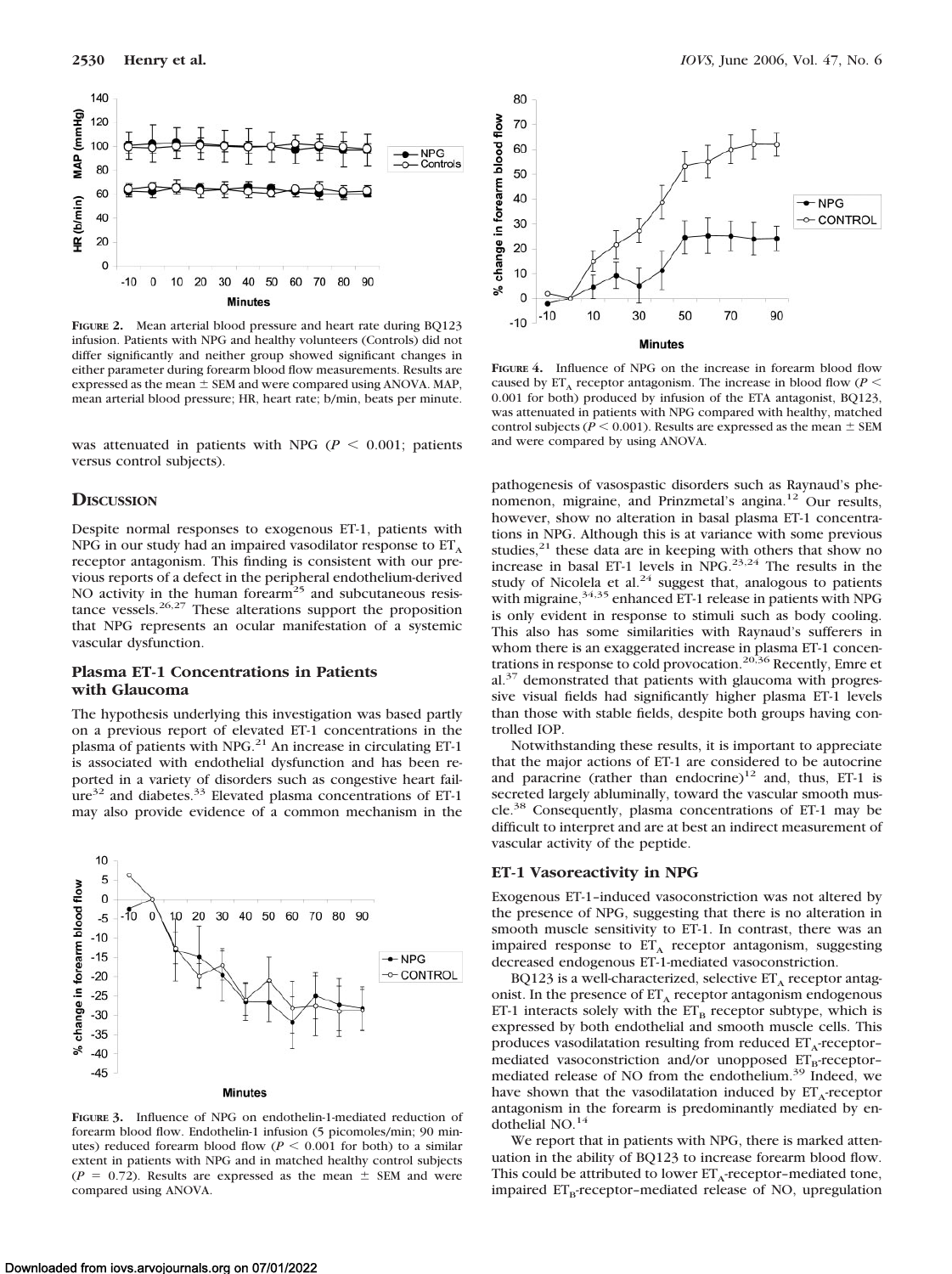of  $ET_B$ -receptor-mediated contraction in the vascular smooth muscle, or reduced endogenous ET-1 activity. Of these possibilities, reduced ET-1 activity is unlikely, as plasma ET-1 concentrations were shown to be similar in patients and control subjects. Indeed, the most likely explanation, given the previous demonstration of reduced endothelium-dependent relaxation in this condition, is that  $ET_B$ -mediated release of endothelium-derived NO is blunted. This would also be consistent with evidence obtained in isolated resistance arteries that the ability of the endothelium to release vasodilators in response to ET-1 is impaired in patients with NPG.<sup>27</sup> Alternatively, it is possible that the ability of the  $ET_B$  receptors in the vascular smooth muscle to induce a compensatory contraction is enhanced by the development of NPG. Against this theory would be the normal basal blood flow and vascular smooth muscle response to ET-1 infusion in this study. Upregulation of  $ET_B$ smooth muscle receptors would be unlikely to happen in isolation and if there is an alteration in receptor activity, it is probably more likely to occur in the endothelium.

## **A Generalized Vascular Defect**

In this study, patients with NPG exhibited impaired vasodilatation in response to  $ET_A$ -receptor antagonism, probably as a result of altered  $ET_B$ -receptor-mediated NO release into the peripheral circulation. This supports our previous studies suggesting that patients with NPG have a generalized vascular dysfunction. It is also possible, however, that these data have direct significance for the ocular circulation. Both ET-1 and NO are active in the eye,  $40 - 46$  where they appear to have significant roles in the control of retinal, choroidal and optic nerve head blood flow.<sup>41,43,47-53</sup> Indeed, glaucoma-like optic neuropathy can be induced in animals by using ET-1–mediated, chronic ischemia to the optic nerve head (ONH),<sup>54-56</sup> whereas decreased levels of plasma and aqueous levels of cGMP (an indirect indicator of NO activity) in patients with NPG are associated with reduced flow velocities in the ophthalmic artery.<sup>57</sup> Therefore, impaired  $ET_B$ -dependent release of endothelium-derived NO could be expected to have a significant influence on ocular blood flow. An imbalance between NO and ET-1 in the ocular circulation, could render the ONH blood supply more vulnerable either to compression from a "normal" IOP or to transient reductions in ophthalmic blood flow arising from systemic blood pressure dips or provocation from vasospastic stimuli. In addition, ET-1 can contribute to vasospasm by potentiating the responses to other vasoconstrictors such as serotonin and noradrenaline.<sup>12,58</sup> This study suggests, therefore, that a clearer understanding of the alterations in ocular and systemic NO and ET-1 activity is essential for understanding the pathogenesis of and formulating new treatments for NPG.

## *References*

- 1. Cursiefen C, Wisse M, Cursiefen S, et al*.* Migraine and tension headache in high-pressure and normal-pressure glaucoma. *Am J Ophthalmol*. 2000;129:102–104.
- 2. Guthauser U, Flammer J, Mahler F. The relationship between digital and ocular vasospasm. *Graefes Arch Clin Exp Ophthalmol*. 1988;226:224 –226.
- 3. Gasser P, Flammer J, Guthauser U, et al*.* Do vasospasms provoke ocular diseases? *Angiology*. 1990;41:213–220.
- 4. Butt Z, O'Brien C, McKillop G, et al*.* Color Doppler imaging in untreated high and normal pressure open angle glaucoma. *Invest Ophthalmol Vis Sci*. 1997;38:690 – 696.
- 5. Harris A, Sergott RC, Spaeth GL, et al*.* Color Doppler analysis of ocular vessel blood velocity in normal-tension glaucoma. *Am J Ophthalmol*. 1994;118:642– 649.
- 6. Drance SM, Douglas GR, Wijsman K, et al*.* Response of blood flow to warm and cold in normal and low-tension glaucoma patients. *Am J Ophthalmol*. 1988;105:35–39.
- 7. Gasser P, Flammer J. Blood cell velocity in the nailfold capillaries of patients with normal tension and high tension glaucoma. *Am J Ophthalmol*. 1991;111:585–588.
- 8. Dowd P. Raynaud's phenomenon. *Lancet*. 1995;346:283–290.
- 9. Walmsley D, Goodfield MJD. Evidence for an abnormal peripherally mediated vascular response to temperature in Raynaud's phenomenon. *Br J Rheumatol*. 1995;29:181–184.
- 10. Gasser P. Clinical syndromes with vasoconstrictor response. *Wien Klin Wochenschr*. 1991;103:217–221.
- 11. Luscher TF, Boulanger CM, Yang Z, et al*.* Interactions between endothelium-derived relaxing and contracting factors in health and cardiovascular disease. *Circulation.* 1993;87(suppl):36 – 44.
- 12. Parris RJ, Webb DJ. The endothelin system in cardiovascular physiology and pathophysiology. *Vasc Med*. 1997;2:31– 43.
- 13. Haynes WG, Strachan FE, Webb DJ. Endothelin ETA and ETB receptors cause vasoconstriction of human resistance and capacitance vessels in vivo. *Circulation*. 1995;92:357–363.
- 14. Verhaar MC, Strachan FE, Newby DE, et al*.* Endothelin-A receptor antagonist-mediated vasodilatation is attenuated by inhibition of nitric oxide synthesis and by endothelin-B receptor blockade. *Circulation*. 1998;97:752–756.
- 15. Haynes WG, Webb DJ. Contribution of endogenous generation of endothelin-1 to basal vascular tone. *The Lancet*. 1994;344:852– 854.
- 16. Haynes WG, Ferro CJ, O'Kane KPJ, et al*.* Systemic endothelin receptor blockade decreases peripheral vascular resistance and blood pressure in man. *Circulation*. 1996;93:1860 –1870.
- 17. Toyo-oka T, Aizawa T, Suzuki N. Increased plasma levels of endothelin-1 and coronary vasospasm induction in patients with vasospastic angina pectoris. *Circulation*. 1991;83:476 – 483.
- 18. Suzuki R, Masaoka H, Hirata Y, et al*.* The role of endothelin-1 in the origin of cerebral vasospasm in patients with aneurysmal subarachnoid hemorrhage. *J Neurosurg*. 1992;77:96 –100.
- 19. Zimmermann M. Endothelin in cerebral vasospasm: clinical and experimental results. *J Neurosurg Sci*. 1997;41:139 –151.
- 20. Zamora MR, O'Brien RF, Rutherford RB, et al*.* Serum endothelin-1 concentrations and cold provocation in primary Raynaud's phenomenon. *Lancet*. 1990;336:1144 –1147.
- 21. Sugiyama T, Moriya S, Oku H, et al*.* Association of endothelin-1 with normal tension glaucoma: clinical and fundamental studies. *Surv Ophthalmol*. 1995;30:S49 –S56.
- 22. Cellini M, Possati GL, Profazio V, et al*.* Color Doppler imaging and plasma levels of endothelin-1 in low-tension glaucoma. *Acta Ophthalmol Scand.* 1997;(suppl):11–13.
- 23. Kaiser HJ, Flammer J, Wenk M, et al*.* Endothelin-1 plasma levels in normal-tension glaucoma: abnormal response to postural changes. *Graefes Arch Clin Exp Ophthalmol*. 1995;233:484 – 488.
- 24. Nicolela MT, Ferrier SN, Morrison CA, et al*.* Effects of cold-induced vasospasm in glaucoma: the role of endothelin-1. *Invest Ophthalmol Vis Sci*. 2003;44:2565–2572.
- 25. Henry E, Newby DE, Webb DJ, et al*.* Peripheral endothelial dysfunction in normal pressure glaucoma. *Invest Ophthalmol Vis Sci*. 1999;40:1710 –1714.
- 26. Cleary C, Buckley CH, Henry E, et al*.* Enhanced endotheliumderived hyperpolarising factor activity in resistance arteries from normal pressure glaucoma patients: implications for vascular function in the eye. *Br J Ophthalmol*. 2005;89:223–228.
- 27. Buckley CH, Hadoke PWF, Henry E, et al*.* Systemic vascular endothelial cell dysfunction in normal pressure glaucoma. *Br J Ophthalmol*. 2002;86:227–232.
- 28. Benjamin N, Calver A, Collier J, et al*.* Measuring forearm blood flow and interpreting the responses to drugs and mediators. *Hypertension*. 1995;25:918 –923.
- 29. Rolinski B, Sadri I, Bogner J, et al*.* Determination of endothelin-1 immunoreactivity in plasma, cerebrospinal fluid and urine. *Res Exp Med* (*Berl*). 1994;194:9 –24.
- 30. Newby D. Intra-arterial substance P mediated vasodilation in the human forearm: pharmacology, reproducibility and tolerability. *Br J Pharmacol*. 1997;43:493– 499.